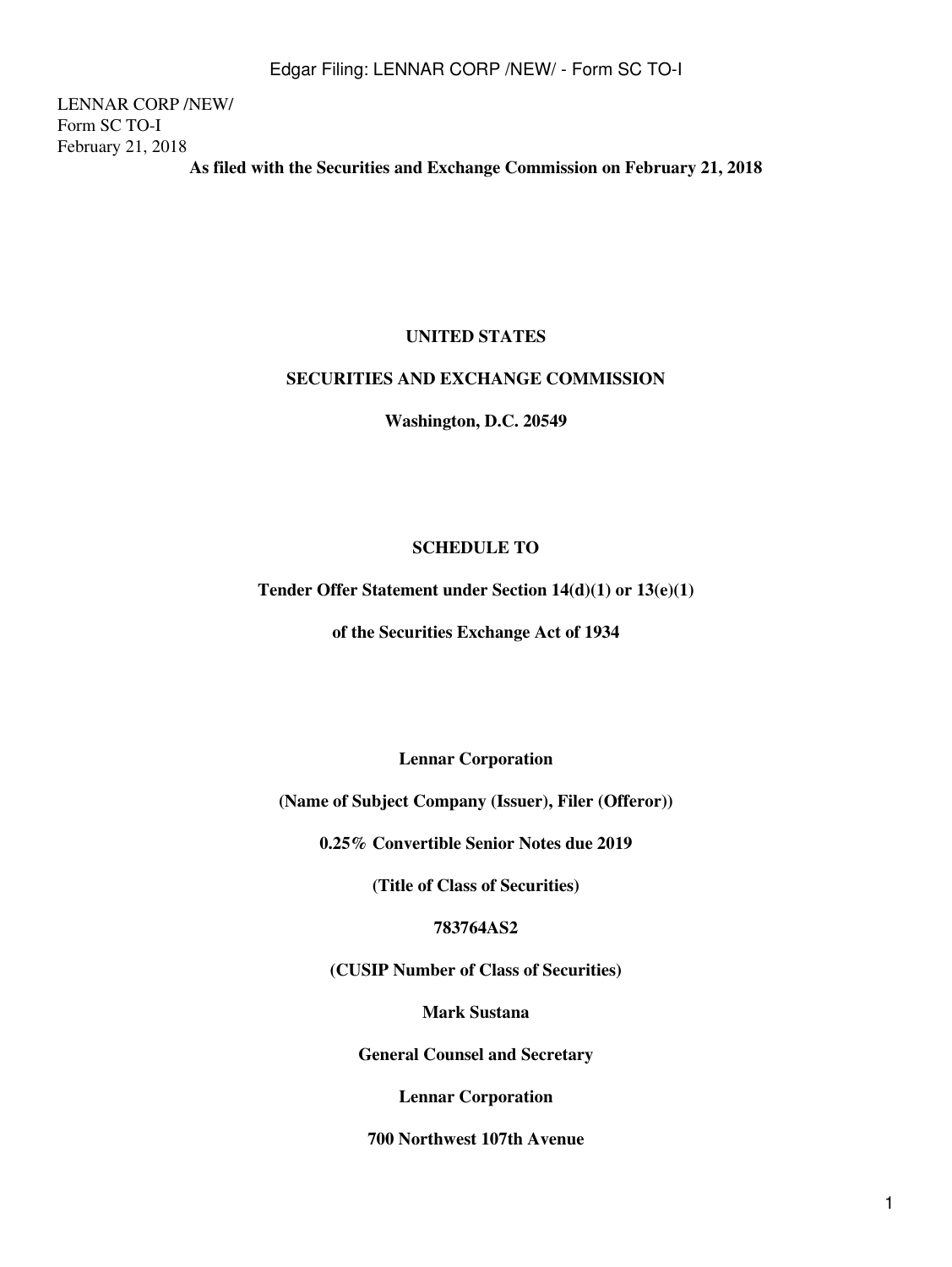Edgar Filing: LENNAR CORP /NEW/ - Form SC TO-I

**Miami, Florida 33172**

**(305) 559-4000**

**(Name, Address and Telephone Numbers of Person Authorized to Receive Notices and Communications on Behalf of Filing Persons)**

*Copy to:*

**David W. Bernstein, Esq.**

**Goodwin Procter LLP**

**620 Eighth Avenue**

**New York, New York 10018**

**(212) 813-8800**

### **CALCULATION OF FILING FEE**

**Transaction Valuation(1) Amount of Filing Fee(2)** \$267,500,000 \$33,304.00

- (1) Estimated for purposes of calculating the amount of the filing fee only. The amount assumes the exchange of \$267,500,000 principal amount of CalAtlantic Group, Inc. s 0.25% Convertible Senior Notes due 2019 for a combination of shares of Lennar Class A common stock, shares of Lennar Class B common stock and cash.
- (2) The filing fee was calculated in accordance with Rule 0-11 under the Securities Exchange Act of 1934, as amended, and Fee Rate Advisory #1 for Fiscal Year 2018, issued August 24, 2017, by multiplying the transaction value by 0.0001245.

Check the box if any part of the fee is offset as provided by Rule  $0-11(a)(2)$  of the Securities Exchange Act of 1934 and identify the filing with which the offsetting fee was previously paid. Identify the previous filing by registration statement number, or the Form or Schedule and the date of its filing.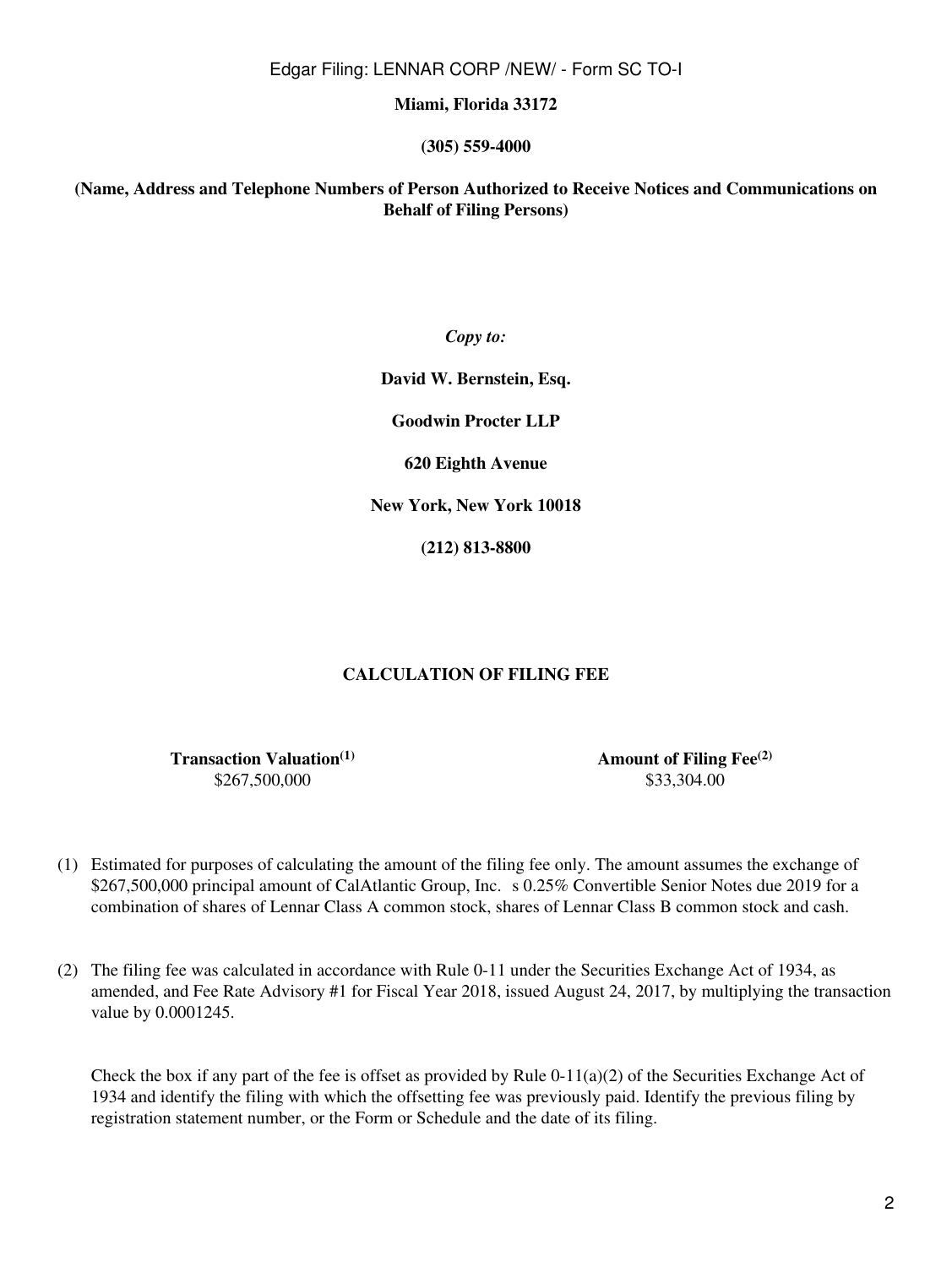### Edgar Filing: LENNAR CORP /NEW/ - Form SC TO-I

Amount Previously Paid: \$26,403 Filing Party: Lennar Corporation Form or Registration No.: 333-221738 Date Filed: November 22, 2017

Check the box if the filing relates solely to preliminary communications made before the commencement of a tender offer.

Check the appropriate boxes below to designate any transactions to which the statement relates:

third-party tender offer subject to Rule 14d-1. issuer tender offer subject to Rule 13e-4. ☐ going-private transaction subject to Rule 13e-3. amendment to Schedule 13D under Rule 13d-2.

Check the following box if the filing is a final amendment reporting the results of the tender offer: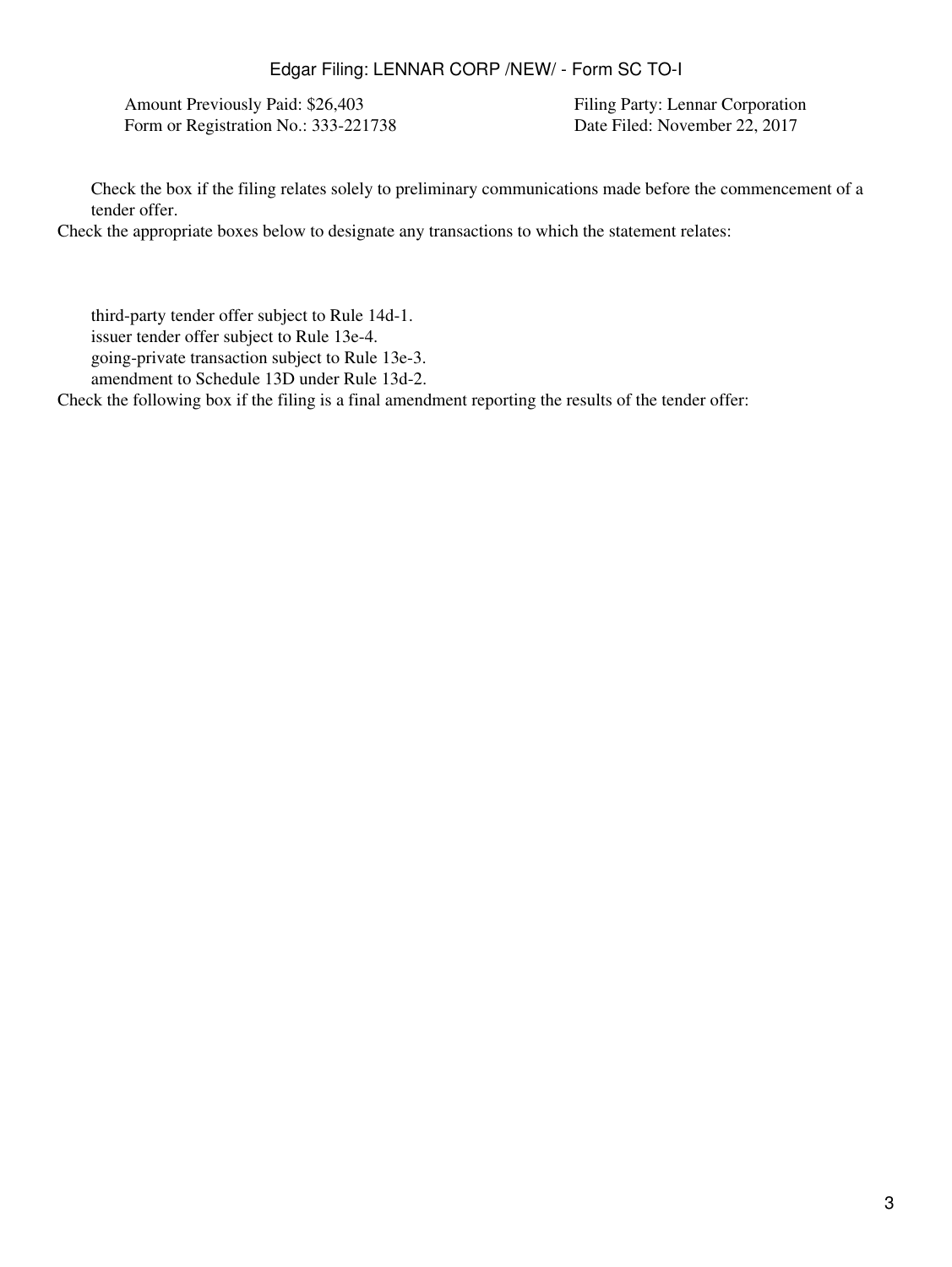This Tender Offer Statement on Schedule TO (this *Schedule TO*) relates to an offer by Lennar Corporation, a Delaware corporation (*Lennar*) to issue a combination of Lennar Class A common stock, Lennar Class B common stock and cash (the *Modified Conversion Consideration*) upon conversion on or before March 29, 2018 of up to \$267,500,000 principal amount of 0.25% Convertible Senior Notes due 2019 (*Notes*) that had been issued by The Ryland Group, Inc., the obligations of which have, as a result of mergers, become obligations of a wholly-owned subsidiary of Lennar that are guaranteed by Lennar. The terms of the Modified Conversion Consideration are described in an Offer of Modified Conversion Consideration and Solicitation of Consents, which is being filed under the Securities Act of 1933, as amended, as a Prospectus Supplement to Registration Statement File No. 333-221738 (the *Prospectus Supplement*).

Unless otherwise indicated, references to sections in this Schedule TO are references to sections of the Prospectus Supplement. The Prospectus Supplement is incorporated by reference in this Schedule TO with respect to Items 1 through 11 of this Schedule TO.

## **ITEM 1.SUMMARY TERM SHEET.**

The information set forth in the section of the Prospectus Supplement titled Summary Term Sheet is incorporated by reference.

## **ITEM 2.SUBJECT COMPANY INFORMATION.**

(a) The obligor with respect to the Notes is a wholly-owned subsidiary of Lennar, and Lennar has guaranteed its subsidiary s obligations with regard to the Notes. Therefore, the subject company is Lennar Corporation, a Delaware corporation. Lennar s principal executive office is located at 700 Northwest 107th Avenue, Miami, Florida 33172 and its telephone number at that office is (305) 559-4000.

(b) This Schedule TO relates to the offer by Lennar to issue upon conversion of Notes during the period ending on March 29, 2018, instead of the consideration called for by the Supplemental Indenture that governs the Notes, a combination of Lennar Class A and Class B common stock and cash. The outstanding principal amount of Notes on the date of this Schedule TO is \$267,500,000.

(c) The Notes are not listed on any national securities exchange and there is no established trading market for the Notes.

### **ITEM 3.IDENTITY AND BACKGROUND OF FILING PERSON.**

(a), (b), (c) The company filing this Schedule TO is Lennar Corporation, a Delaware corporation. Lennars principal executive office is located at 700 Northwest 107th Avenue, Miami, Florida 33172. Its principal telephone number at that address is (305) 559-4000.

## **ITEM 4.TERMS OF THE TRANSACTION.**

(a) The information set forth in the sections captioned Summary Term Sheet and The Offer Regarding Modified Merger Consideration Lennar s Offer in the Prospectus Supplement is incorporated by reference.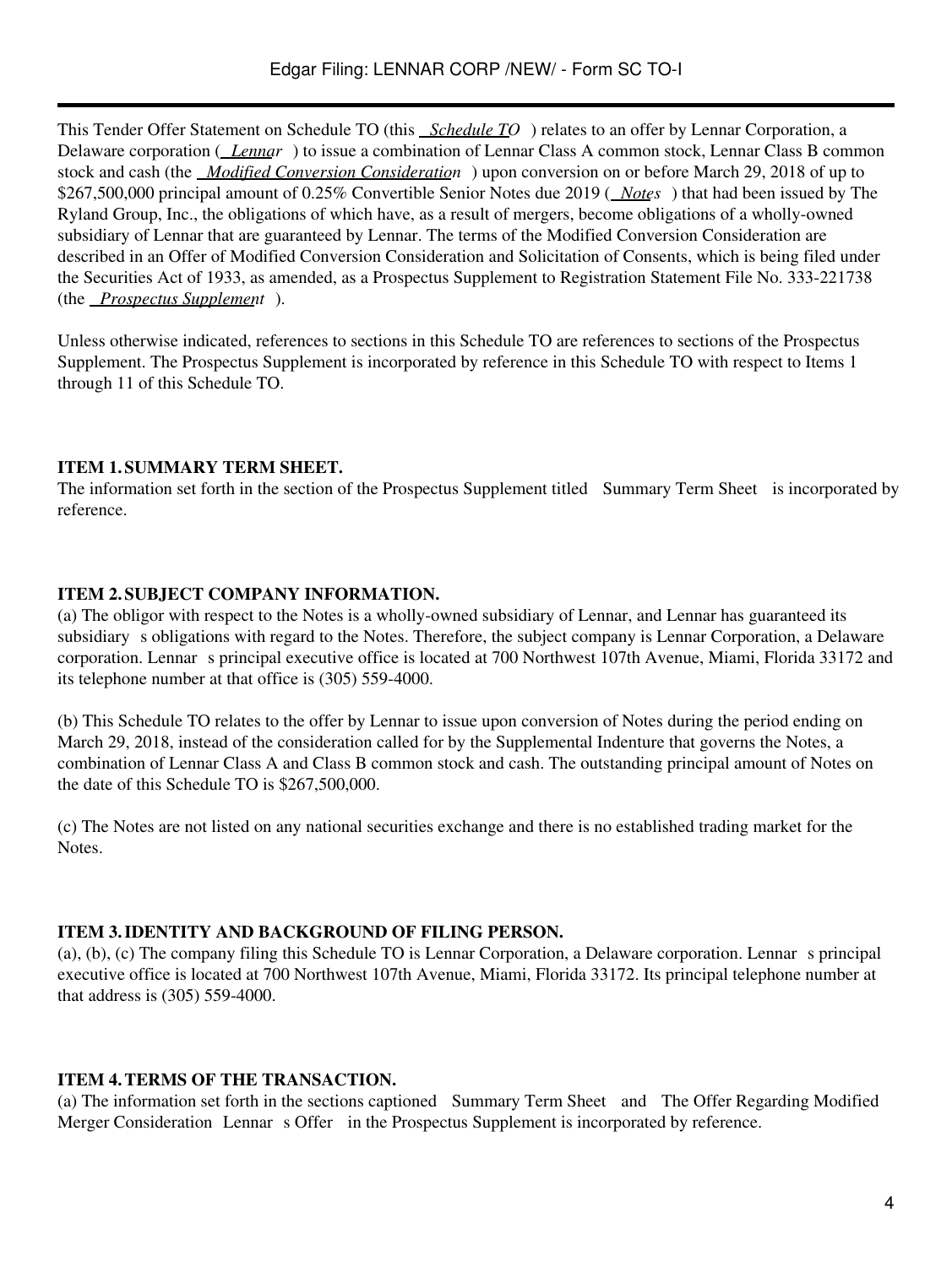### Edgar Filing: LENNAR CORP /NEW/ - Form SC TO-I

#### **ITEM 5.PAST CONTACTS, TRANSACTIONS, NEGOTIATIONS AND AGREEMENTS.**

(a), (b) The Notes were issued under the Ninth Supplemental Indenture, dated as of May 20, 2013 (the *Supplemental Indenture*) to an Indenture dated as of June 28, 1996 (the *Base Indenture* and, together with the together with the Supplemental Indenture, the *Indenture* ) between The Ryland Group, Inc. (*Ryland*) and Chemical Bank. On October 1, 2015, Ryland was merged into the the former CalAtlantic Group, Inc. (*Old CalAtlantic*) and Old CalAtlantic assumed the obligations of the issuer under the Indenture. On February 12, 2018, Old CalAtlantic was merged with and into a wholly-owned subsidiary of Lennar (the *Merger*), the Lennar subsidiary assumed Old CalAtlantic s obligations under the Indenture and the Notes, and Lennar guaranteed its subsidiary s obligations with regard to the Notes.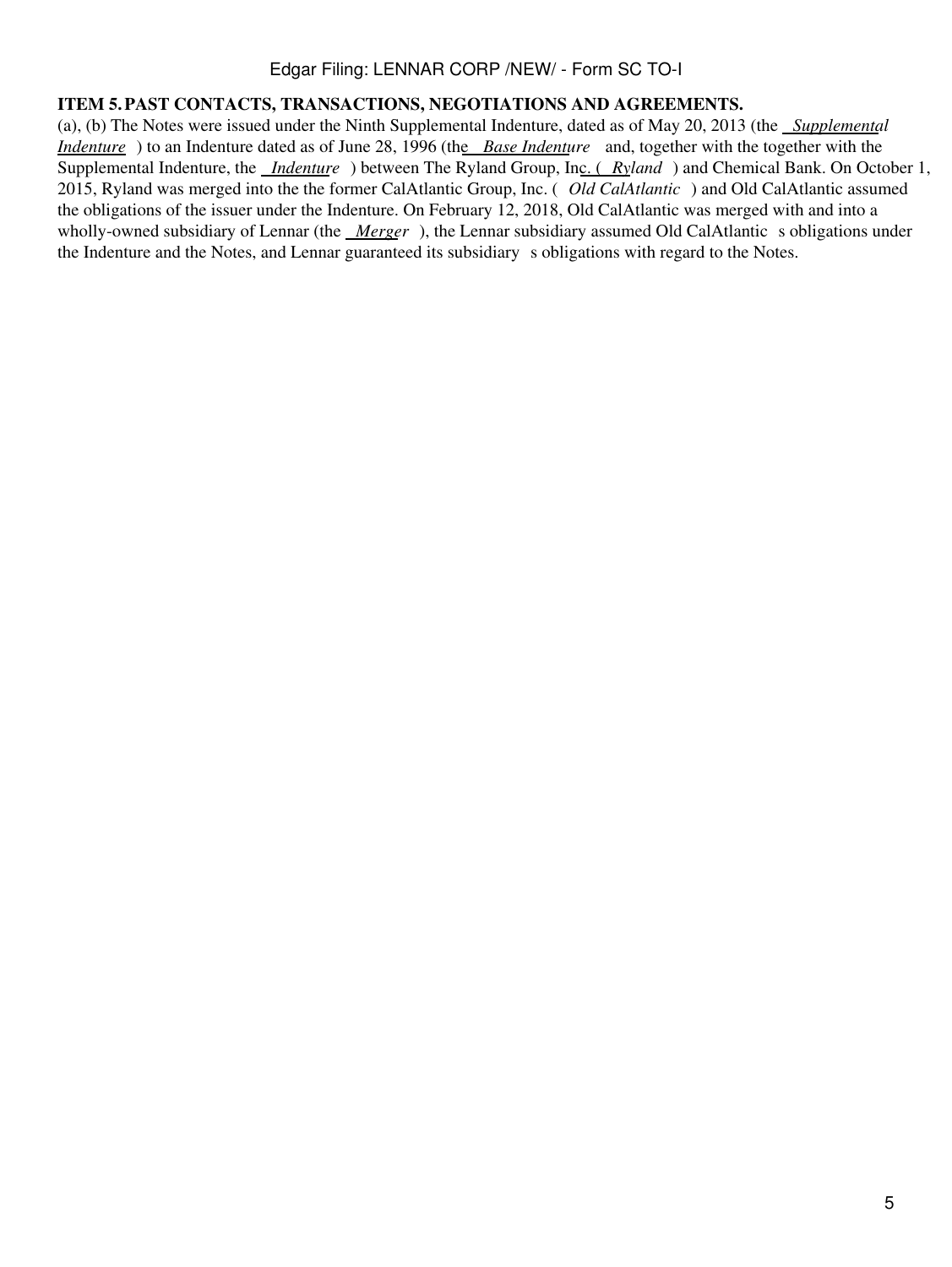### **ITEM 6.PURPOSES OF THE TRANSACTION AND PLANS OR PROPOSALS.**

The information set forth in the sections of the Prospectus Supplement captioned The Offer Regarding Modified Merger Consideration Lennar s Offer and Consent to Amend Supplemental Indenture are incorporated by reference.

#### **ITEM 7.SOURCE AND AMOUNT OF FUNDS OR OTHER CONSIDERATION.**

(a) The information set forth in the section of the Prospectus Supplement captioned The Offer Regarding Modified Merger Consideration Source of Funds is incorporated by reference.

(b) The offer of Modified Merger Consideration is not subject to a financing condition.

#### **ITEM 8.INTEREST IN SECURITIES OF THE SUBJECT COMPANY.**

The information set forth in the section of the Prospectus Supplement captioned The Offer Regarding Modified Merger Consideration Interests of Directors, Executive Officers and Affiliates in Notes is incorporated by reference. To the best of Lennar s knowledge, no Notes are beneficially owned by any person whose ownership would be required to be disclosed under Item 1008(a) of Regulation M-A.

### **ITEM 9.PERSONS/ASSETS, RETAINED, EMPLOYED, COMPENSATED OR USED.**

The information set forth in the section of the Notice of Fundamental Change captioned Information Regarding the Fundamental Change Purchase Rights Miscellaneous is incorporated by reference.

### **ITEM 10.FINANCIAL STATEMENTS.**

(b) The financial and pro forma information set forth in the Joint Proxy/Prospectus that is part of Registration Statement File No. 333-221738 and the information in Item 6 of Lennar s Annual Report on Form 10-K filed with the SEC on January 25, 2018 are incorporated by reference.

### **ITEM 11.ADDITIONAL INFORMATION.**

(a)(1) Not applicable.

 $(a)(2)$  To the best of Lennars knowledge after reasonable investigation, there are no applicable regulatory requirements which must be complied with or approvals that must be obtained in the connection with Lennars offer of Modified Conversion Consideration, except that the issuance of Lennar Class A and Class B common stock upon conversion of Notes was registered under the Securities Act of 1933, as amended, in Registration Statement File No, 333-221738, which was declared effective on January 4, 2018.

- (a)(3) Not applicable.
- $(a)(4)$  Not applicable.
- (a)(5) Not applicable.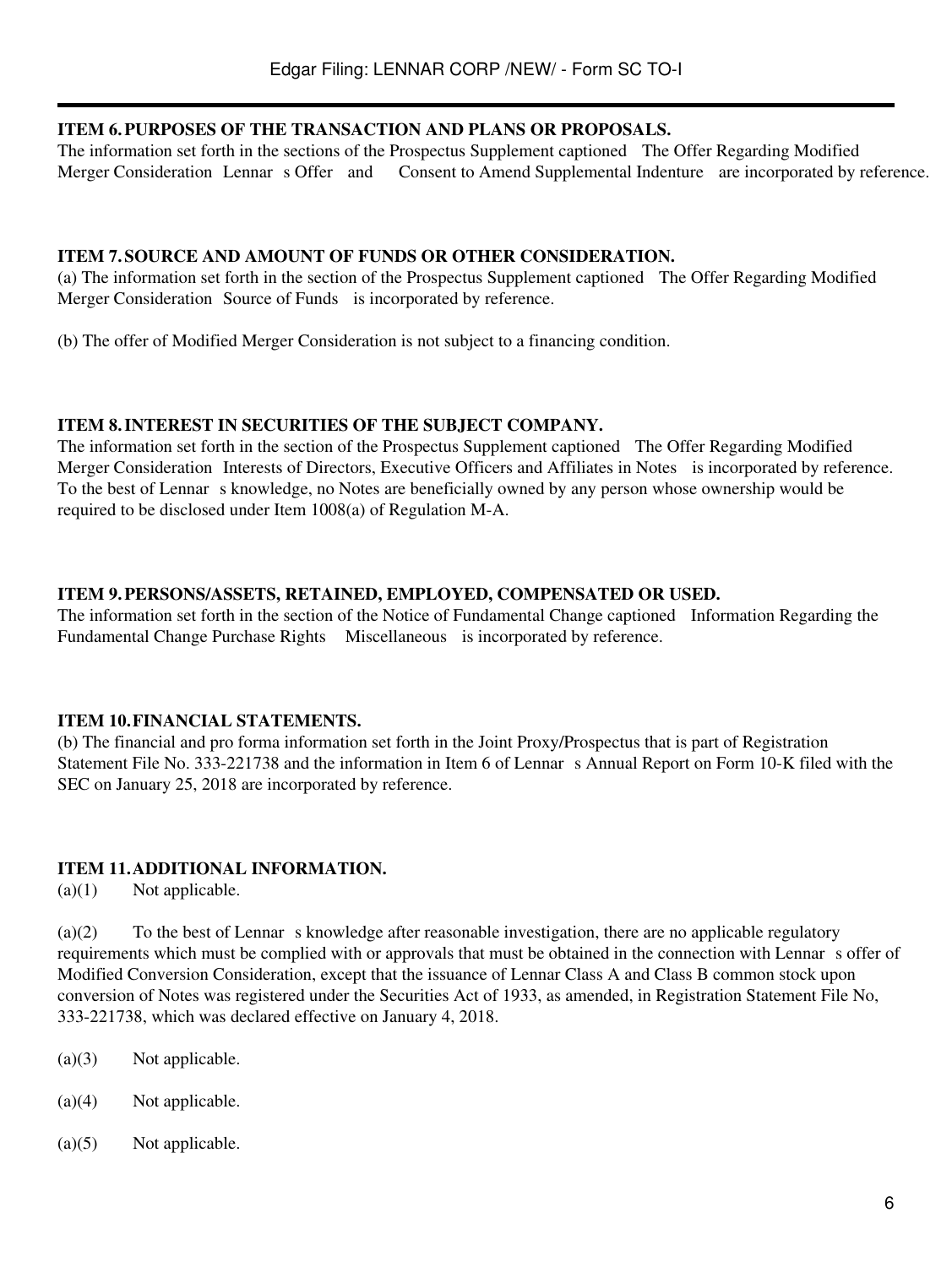(c) Not applicable.

## **ITEM 12.EXHIBITS.**

- (a)(1)(A) Offer of Modified Conversion Consideration and Solicitation of Consents relating to the 0.25% Convertible Senior Notes due 2019 incorporated by reference to Prospectus Supplement dated February 21, 2018 to Registration Statement File No. 333-221738.
- (a)(1)(B) Joint Proxy Statement/Prospectus dated January 4, 2018 Incorporated by reference to Registration Statement File No. 333-221738.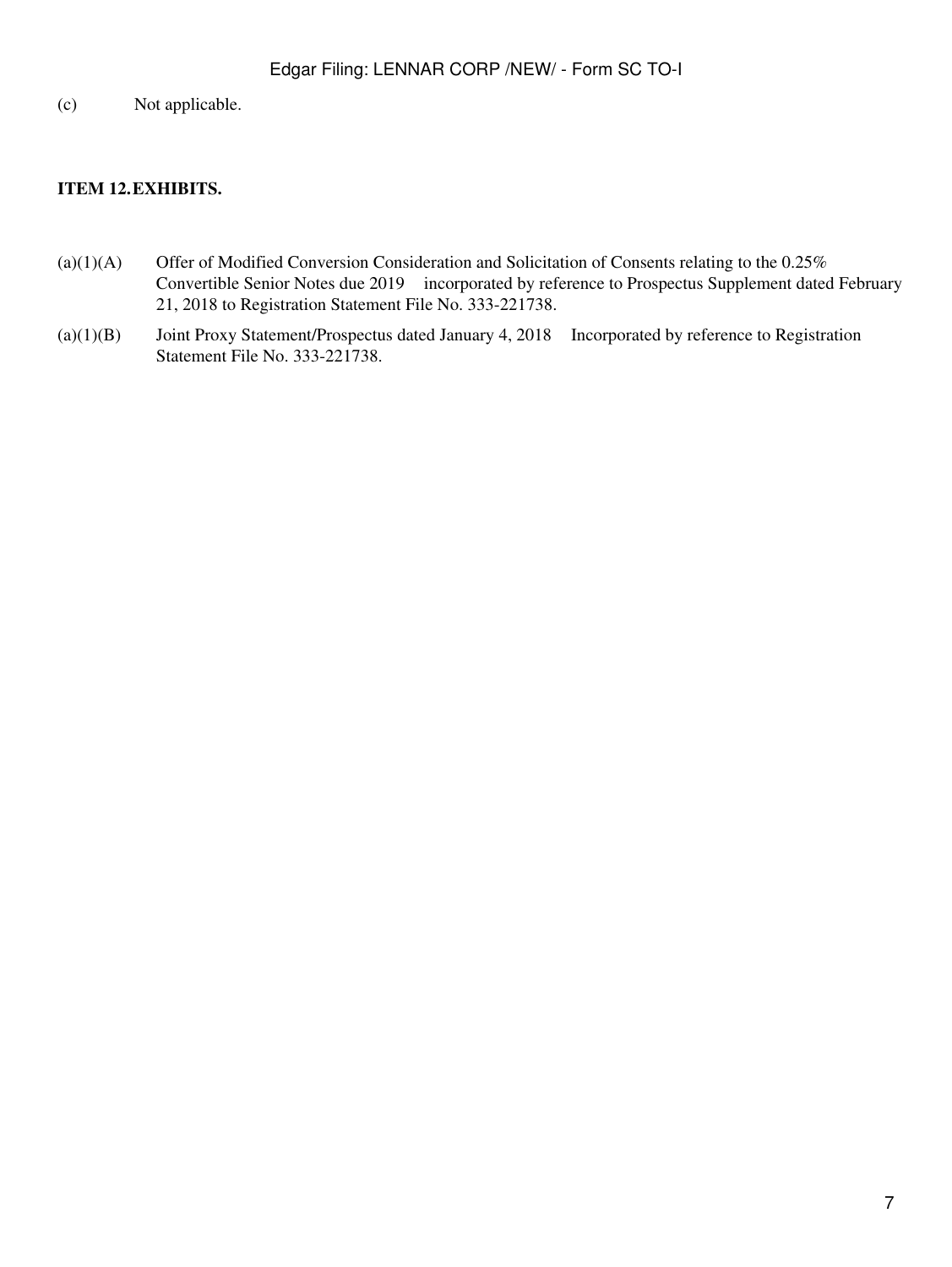- (a)(2) Not applicable.
- (a)(3) Not applicable.
- (a)(4) Not applicable.
- (b) Not applicable.
- (d)(1) Indenture dated as of June 28, 1996, between The Ryland Group, Inc. and Chemical Bank, incorporated by reference to Exhibit 4.1 to Post-Effective Amendment No. 1 to Registration Statement No. 33-50933, filed by The Ryland Group, Inc. on May 15, 1996.
- (d)(2) Ninth Supplemental Indenture dated as of May 20, 2013, by and among The Ryland Group, Inc. and The Bank of New York Mellon Trust Company, N.A., as trustee, incorporated by reference to Exhibit 4.2 to the Current Report on Form 8-K filed by The Ryland Group, Inc. on May 20, 2013 (File No. 001-08029).
- (g) Not applicable.
- (h) Not applicable.

# **ITEM 13.INFORMATION REQUIRED BY SCHEDULE 13E-3.**

Not applicable.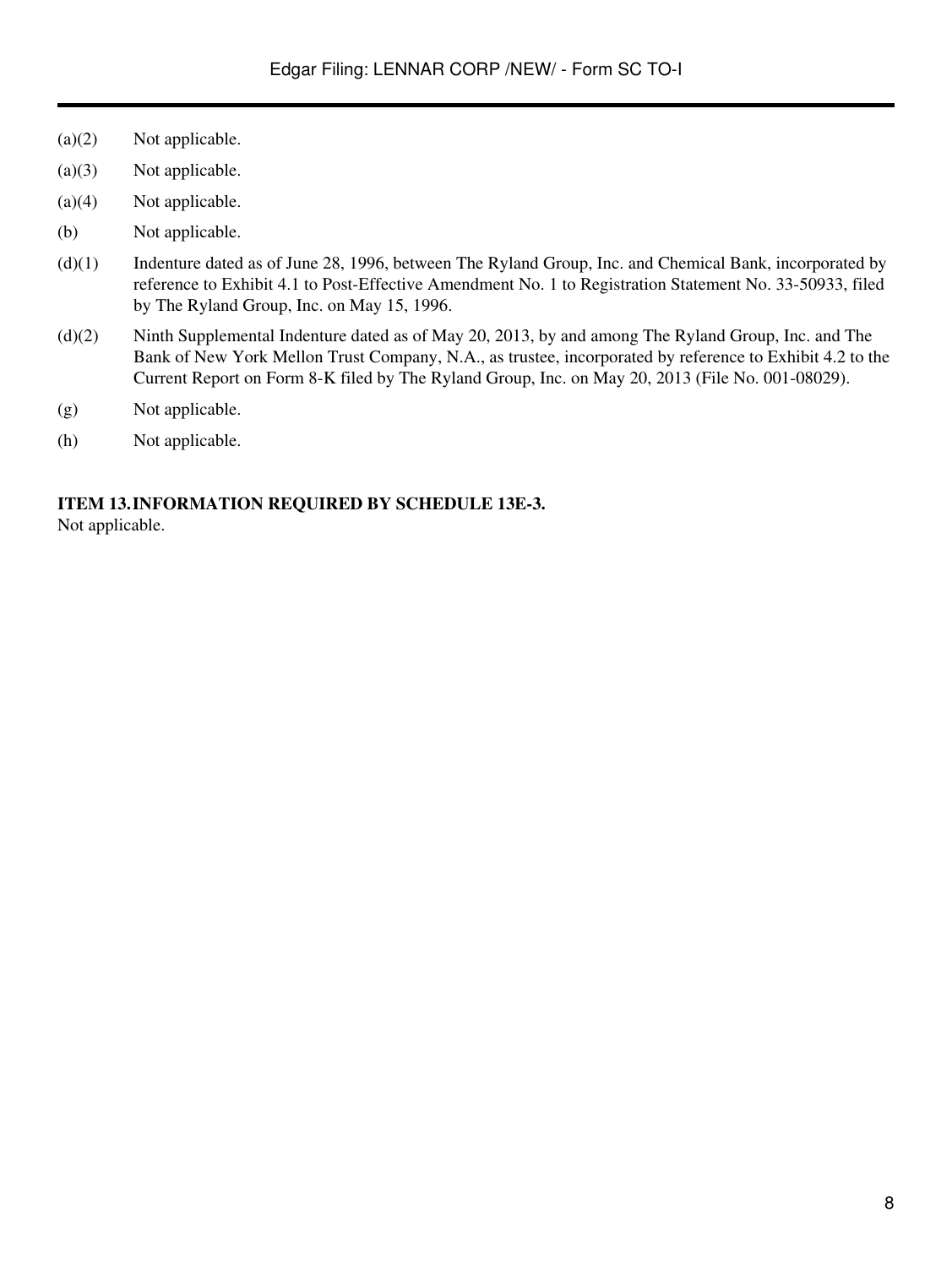### **EXHIBIT INDEX**

- (a)(1)(A) Offer of Modified Conversion Consideration and Solicitation of Consents relating to the 0.25% Convertible Senior Notes due 2019 incorporated by reference to Prospectus Supplement dated February 21, 2018 to Registration Statement File No. 333-221738.
- (a)(1)(B) Joint Proxy Statement/Prospectus dated January 4, 2018 Incorporated by reference to Registration Statement File No. 333-221738.
- (a)(2) Not applicable.
- (a)(3) Not applicable.
- (a)(4) Not applicable.
- (b) Not applicable.
- (d)(1) Indenture dated as of June 28, 1996, between The Ryland Group, Inc. and Chemical Bank, incorporated by reference to Exhibit 4.1 to Post-Effective Amendment No. 1 to Registration Statement No. 33-50933, filed by The Ryland Group, Inc. on May 15, 1996.
- (d)(2) Ninth Supplemental Indenture dated as of May 20, 2013, by and among The Ryland Group, Inc. and The Bank of New York Mellon Trust Company, N.A., as trustee, incorporated by reference to Exhibit 4.2 to the Current Report on Form 8-K filed by The Ryland Group, Inc. on May 20, 2013 (File No. 001-08029).
- (g) Not applicable.
- (h) Not applicable.